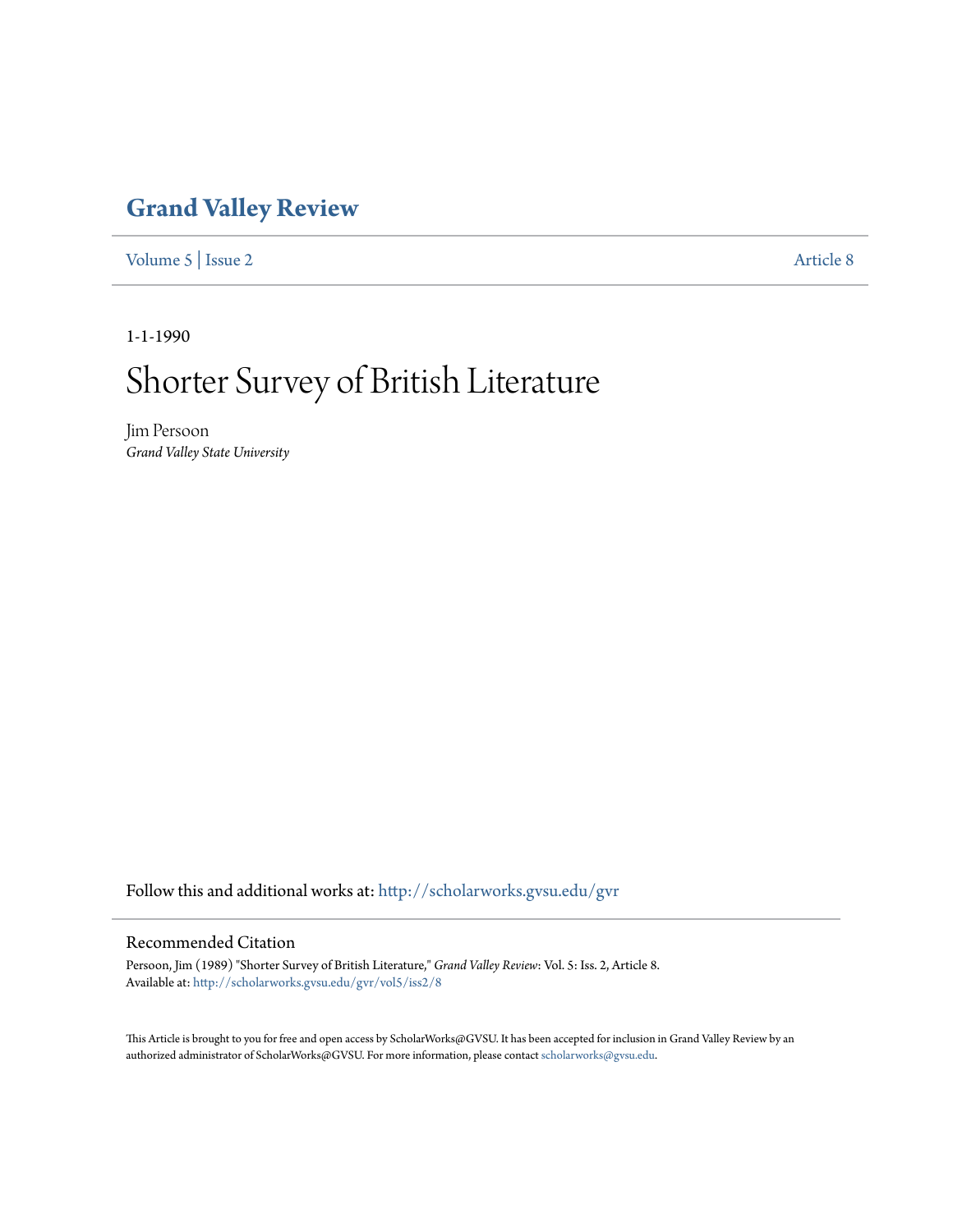## **Shorter Survey of British Literature**

### **JIM PERSOON**

The Conversion of the Kingdom of Northumbria, According to The Venerable Bede, A *History* of the English Church and People

> Jarrow sparrow flies in here from winter circles hall amazes all leaves light for night out door what for? where goes? God knows.

Beowulf

Monster fight delight to hear with beer. German lore mostly bore. Later more blood & gore: Dragon sore feels poor seeks cup roughs up our guy. Elegy.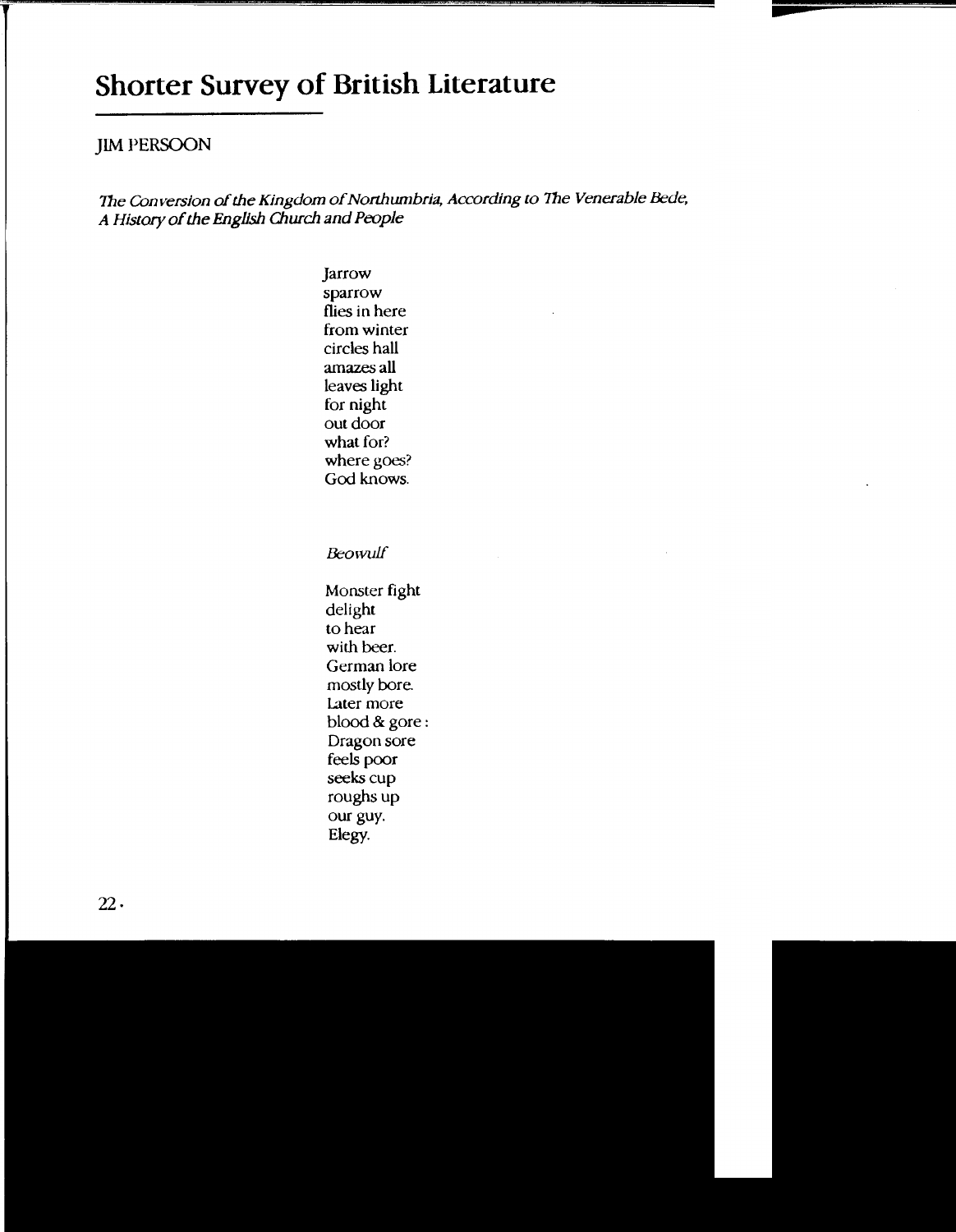### *Hamlet*

Bitter cold Horatio bold Great ghost! scares most poison given unshriven in ears son hears Claudius bad Hamlet mad! opening night cry for light king praying no slaying Polonius gets it mother frets it Ophelia drowns then the clowns Big Fight Hamlet right Queen drinks Laertes finks Hamlet stuck. No luck

Paradise Lost

Satan wakes fiery lakes feels loss Rig Boss mad as sin (huge din!) tells lies then flies through Chaos to slay us lands in garden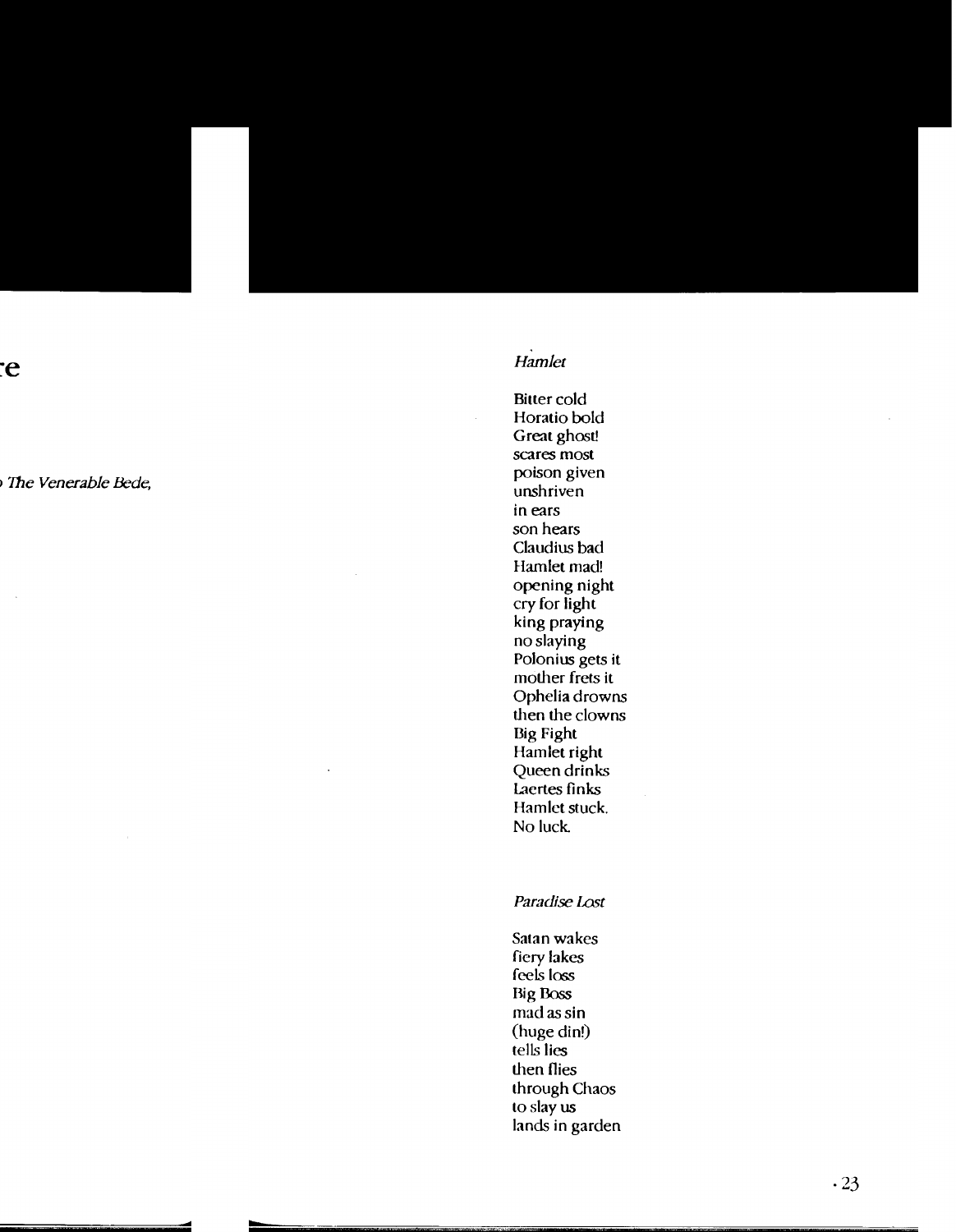spurns pardon tempts Eve to believe fruit's tasty she's hasty gives to Adam who can't fathom life Eve-less so deceived less he eats<sup>7</sup> earth retreats from glory. Great Story!

#### *Ode to a Nightingale*

Bird song too long wine lousy Keats drowsy all forlorn amid corn. Wake or sleep? Pretty deep.

*Ode to the \Vest \Vind* 

Big Breeze blows leaves poet sad feels bad world dead bleeds red plays lyre winter nigher then spring. Good thing.